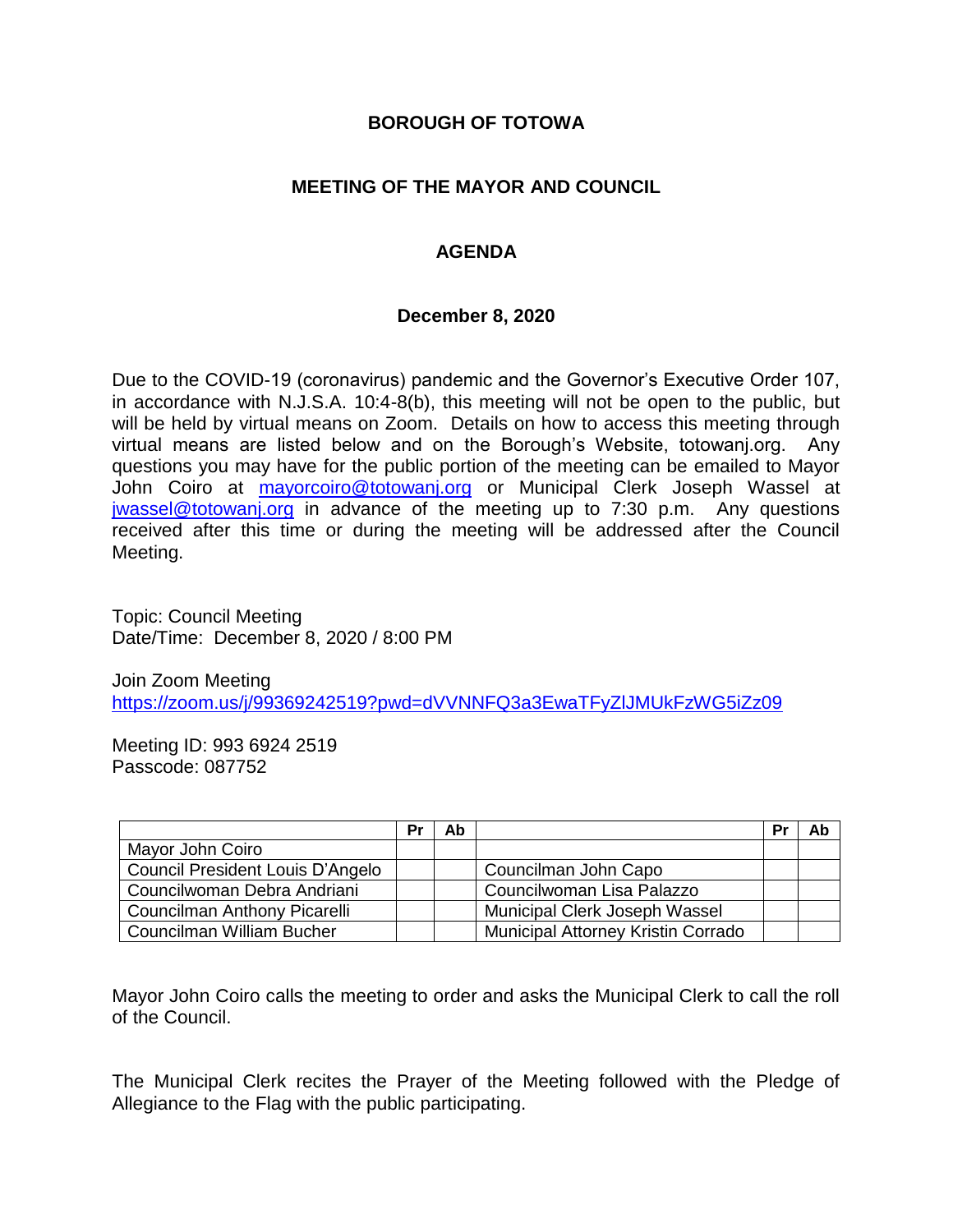The Statement of the Meeting (Open Public Meetings Act) is read by the Municipal Clerk.

Report from Members of the Council, Municipal Clerk and Municipal Attorney.

Mayor Coiro will announce if any citizens emailed any questions pertaining to the public portion of the meeting.

#### **CITIZENS HEARD:**

Any questions you may have for the public portion of the meeting can be emailed to Mayor John Coiro at [mayorcoiro@totowanj.org](mailto:mayorcoiro@totowanj.org) or Municipal Clerk Joseph Wassel at [jwassel@totowanj.org](mailto:jwassel@totowanj.org) in advance of the meeting up to 7:30 p.m.

Minutes of the Mayor and Council for the meeting of November 24, 2020.

## **COMMITTEE ON FINANCE: PICARELLI, D'ANGELO, CAPO.**

Resolution No. 2020-25 for the payment of bills.

Resolution No. 2020-26 Authorizing Transfer Of 2020 Budget Appropriations.

Resolution to effectuate the redemption of Tax Sale Certificate #18000001 for 503 Preakness Avenue, Block 7, Lot 1.02.

Resolution To Acknowledge Receipt Of And Accept The 2019 Audit Corrective Action Plan.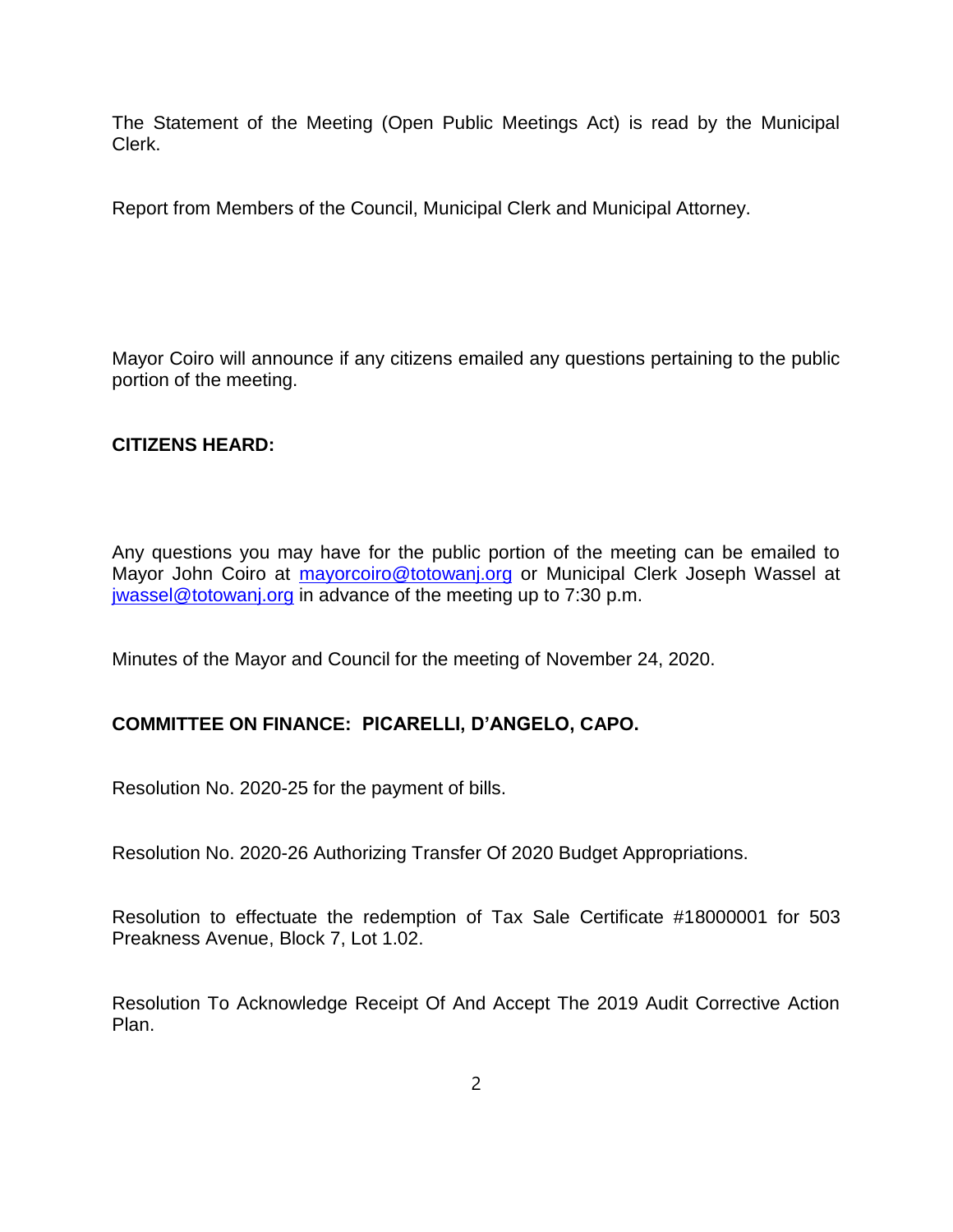Resolution Authorizing Cancellation Of Outstanding Checks.

Resolution Authorizing Settlement Of The 2018, 2019 & 2020 Tax Appeals Entitled Amerco Real Estate Company V. Borough Of Totowa.

Resolution Authorizing Purchase Of Various Items Through State, County And Educational Services Commission Cooperative Contracts.

Resolution Approving Disposal Services For Vegetative Waste Recycling.

## **COMMITTEE ON PUBLIC SAFETY: D'ANGELO, CAPO, BUCHER.**

No report.

# **COMMITTEE ON PUBLIC WORKS: BUCHER, PALAZZO, PICARELLI.**

Recommendation of the Committee to hire a Department of Public Works Laborer.

Resolution Authorizing The Purchase Of One Snow Blower For The Department Of Public Works.

## **COMMITTEE ON ENG. & PUB. PROPERTY: CAPO, ANDRIANI, D'ANGELO.**

Resolution Authorizing Professional Architectural Services For An Analysis And Feasibility Study Of The Municipal Building.

#### **COMMITTEE ON LIAISON & INSPECTION: ANDRIANI, BUCHER, PALAZZO.**

Payment Estimate No. 1 in the amount of \$86,730.00 to Athletic Fields of America for the Synthetic Turf Fields at the PAL.